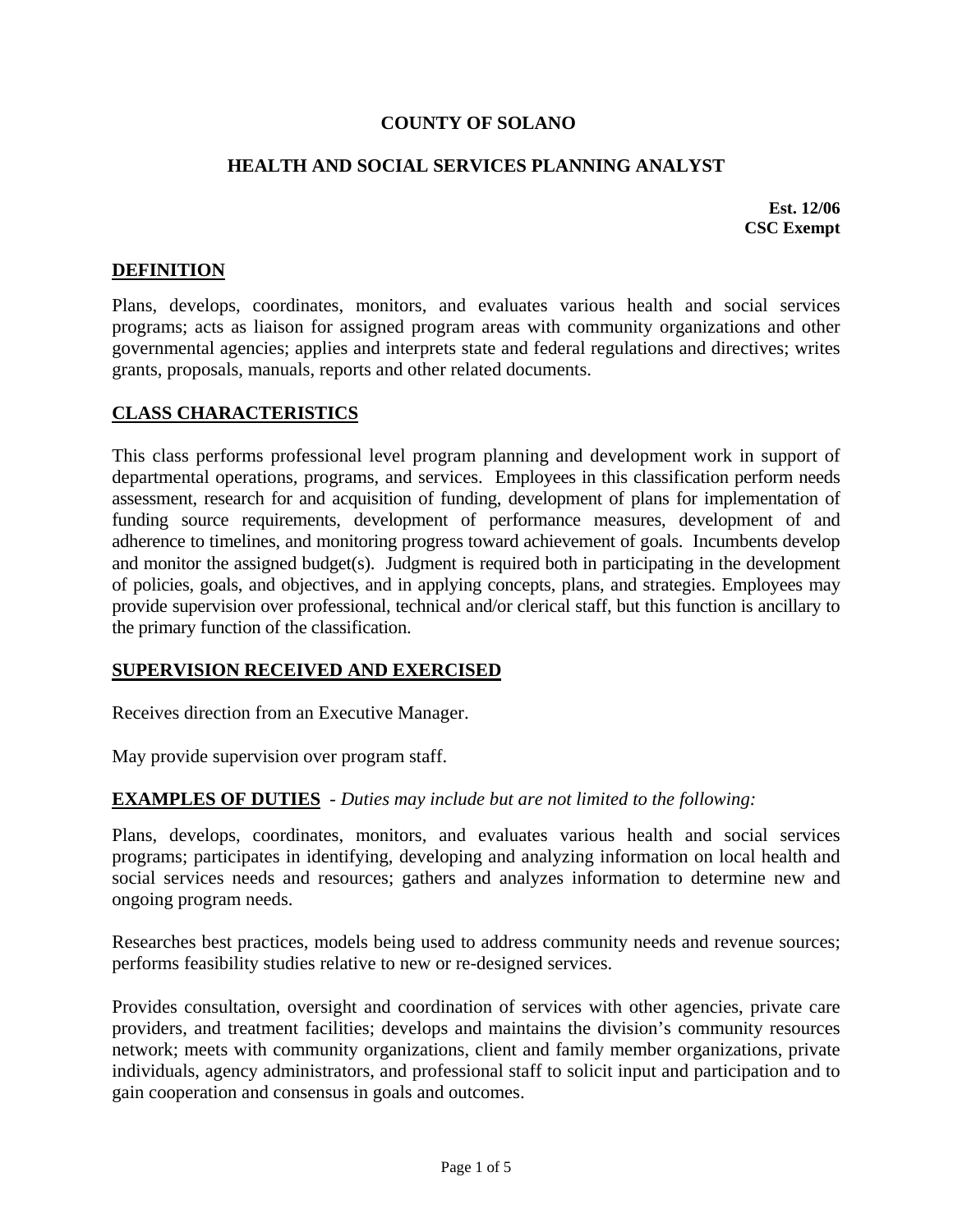Develops grant applications and program proposals to obtain state and federal funding; administers and oversees specially funded program(s) and/or functions(s); negotiates with service providers regarding procedures, costs, and other contract matters; oversees and monitors contracts.

Reviews program proposals/plans to determine time-frames and funding limitations; develops recommendations for accomplishing program objectives, staffing requirements and allotment of funds to various program components.

Recommends program objectives and formulates procedures and protocols for program services; participates in the development and implementation of policies and priorities; researches data related to agreed upon evaluation measures; monitors progress toward objectives.

Develops and monitors operational budgets.

Reads, analyzes, interprets and ensures compliance with laws, regulations, policies and procedures governing assigned program operations; determines and reports on impact of proposed legislative and regulatory changes; assists in development of County polices to effect changes in program operations.

Plans transition of program to management team for ongoing operations.

May supervise, train, assign and evaluate staff; determines utilization of own staff; confers with and/or makes recommendations to the management team with respect to complex personnel employee relations matters, as well as public contact problems, which may have significant administrative or legal consequence.

Represents the agency before boards and committees, in public meetings, and to other government agencies in specific areas of assignment; presents to various governmental and community groups; serves on and/or is the staff person assigned to committees and groups involved in specific program assignments.

## **JOB RELATED AND ESSENTIAL QUALIFICATIONS**

## **Knowledge of:**

Principals and practices of public administration and project management, including planning, implementation, and evaluation.

Polices, regulations and procedures governing assigned programs; goals and limitations of public programs within a specific assignment; legal requirements affecting service delivery and operations; Federal, State and local laws, codes and regulations governing areas of assignment.

Supervisory principles and practices including planning, assigning, and reviewing work, maintaining standards; employee development and evaluation.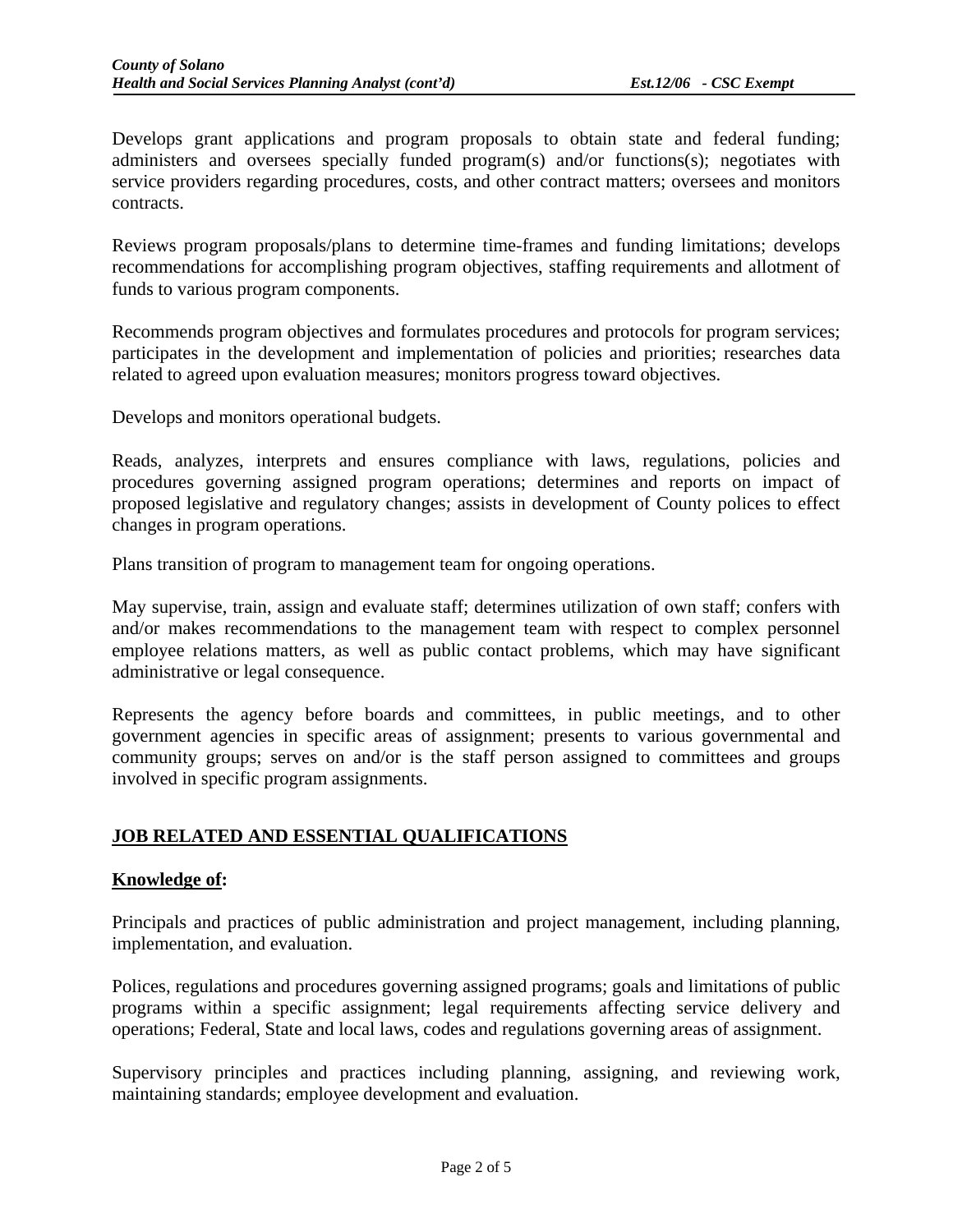Administrative principles and practices including budgeting, program planning, developing and evaluating grants, contracted services, programs and funding report requirements.

Analytical techniques including data collection and presentation methods.

Agency purposes, goals, and policies; services and activities of public and private health and welfare agencies including referral sources and community resources.

Current trends in research, education and related services.

Community based service models; practices and techniques of strength based consumer and family service delivery models.

Techniques used to establish and maintain effective communication with clients; socio-economic factors affecting the client; needs, problems and behavior of people in target population.

#### **Skills to:**

Utilize basic office equipment.

#### **Ability to:**

Interpret and apply a variety of complex county, state and federal regulations, policies and guidelines related to a specific program; comply with laws, regulations and professional practices governing program services and operations; research regulations, procedures and/or technical reference materials.

Participate in program and budget planning and program evaluation; develop and implement program goals and objectives; identify program needs and establish priorities for the delivery of services.

Identify and evaluate fiscal opportunities and constraints; identify the need for developing proposed changes in program practices and procedures; collect and analyze data to establish/identify needs, evaluate program effectiveness; assist in developing goals and objectives for assigned work units or projects; prepare narrative and statistical reports; interpret administrative direction for incorporation into operational policy and procedures.

Plan, organize, develop and carry through research projects; select proper research methodology and apply it to program planning problems.

Supervise, advise, consult with and train others engaged in professional and technical work; secure cooperation and teamwork among staff; organize and prioritize work assignments; determine and evaluate level of achievement and performance.

Maintain accurate records and document actions taken.

Maintain confidentiality of information.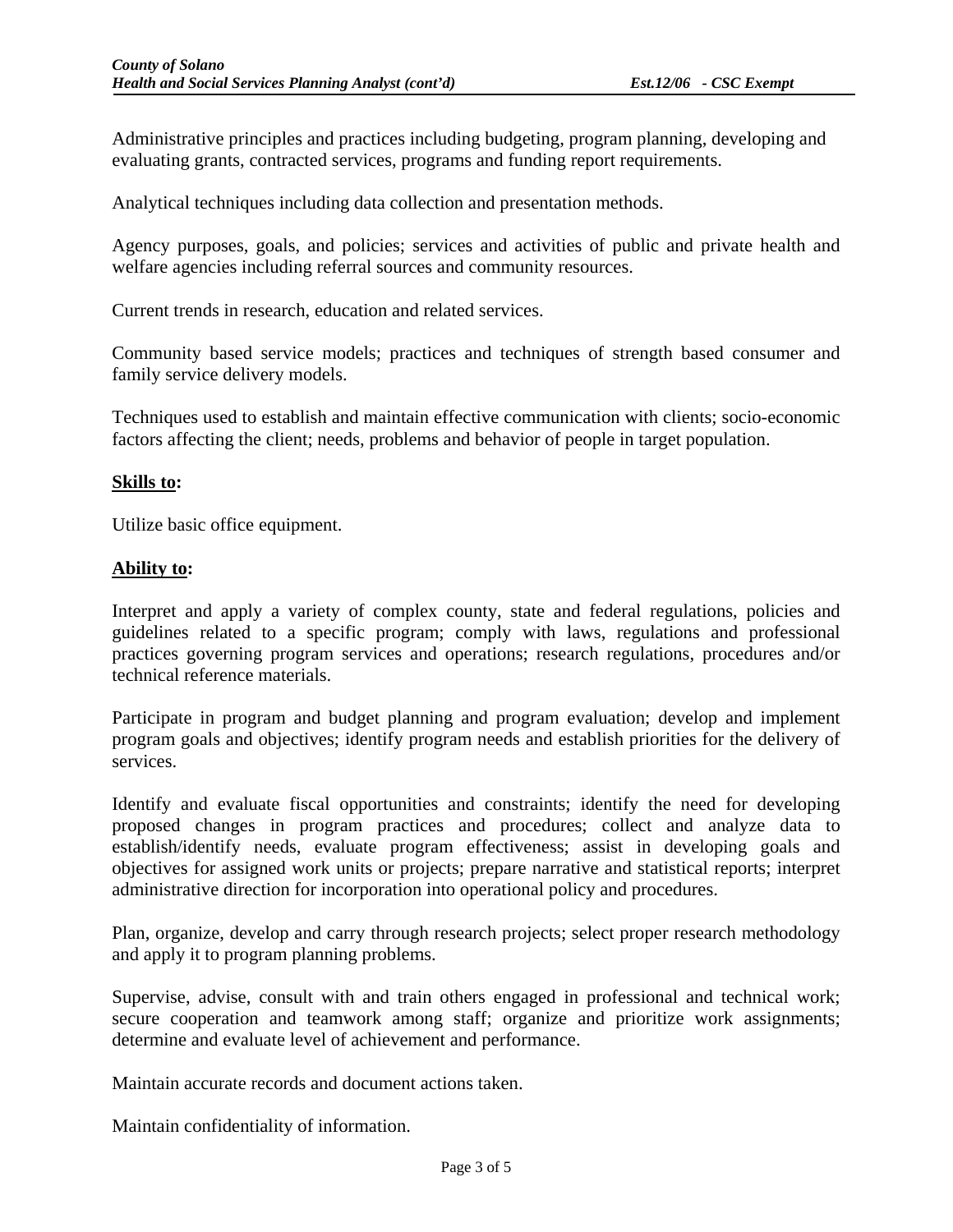Communicate orally and in written format and interact in situations requiring instructional, persuasive, consultative, counseling and motivational skills.

Work effectively with community groups and organizations; gain cooperation and consensus with a variety of agencies and groups.

Establish and maintain professional relationships with clients, children, representatives or the community served, employees of County departments, outside professional staff, and other agencies and the public.

## **Experience and Education/Training**

## **Education:**

Three years of increasingly responsible experience in a professional-level analytical and/ or project/program management capacity, preferably in a governmental agency.

## **Education/Training:**

A Bachelor's degree is required from an accredited college or university with a major in psychology, social work, health services administration, public or business administration or a related field; a Master's degree in a related field is desirable.

## **SPECIAL REQUIREMENTS**

**Driver's License:** Possession of, or ability to obtain, a valid California Class C Driver's License may be required at the time of appointment. Loss of the Class C Driver's License is a cause for discipline. Individuals who do not meet this driver's license requirement due to a physical disability will be considered for accommodation on a case-by-case basis.

## **SUPPLEMENTAL INFORMATION**

**Travel:** Independent travel may be required.

**Background Investigation:** Candidates for some positions in this class will be required to pass a background investigation in accordance with applicable law, regulation, and/or policy.

**Compliance Agreements:** Selectees for employment must, as a condition of employment, sign a statement agreeing to comply with mandatory child and elder abuse reporting, drug free workforce, and confidentiality.